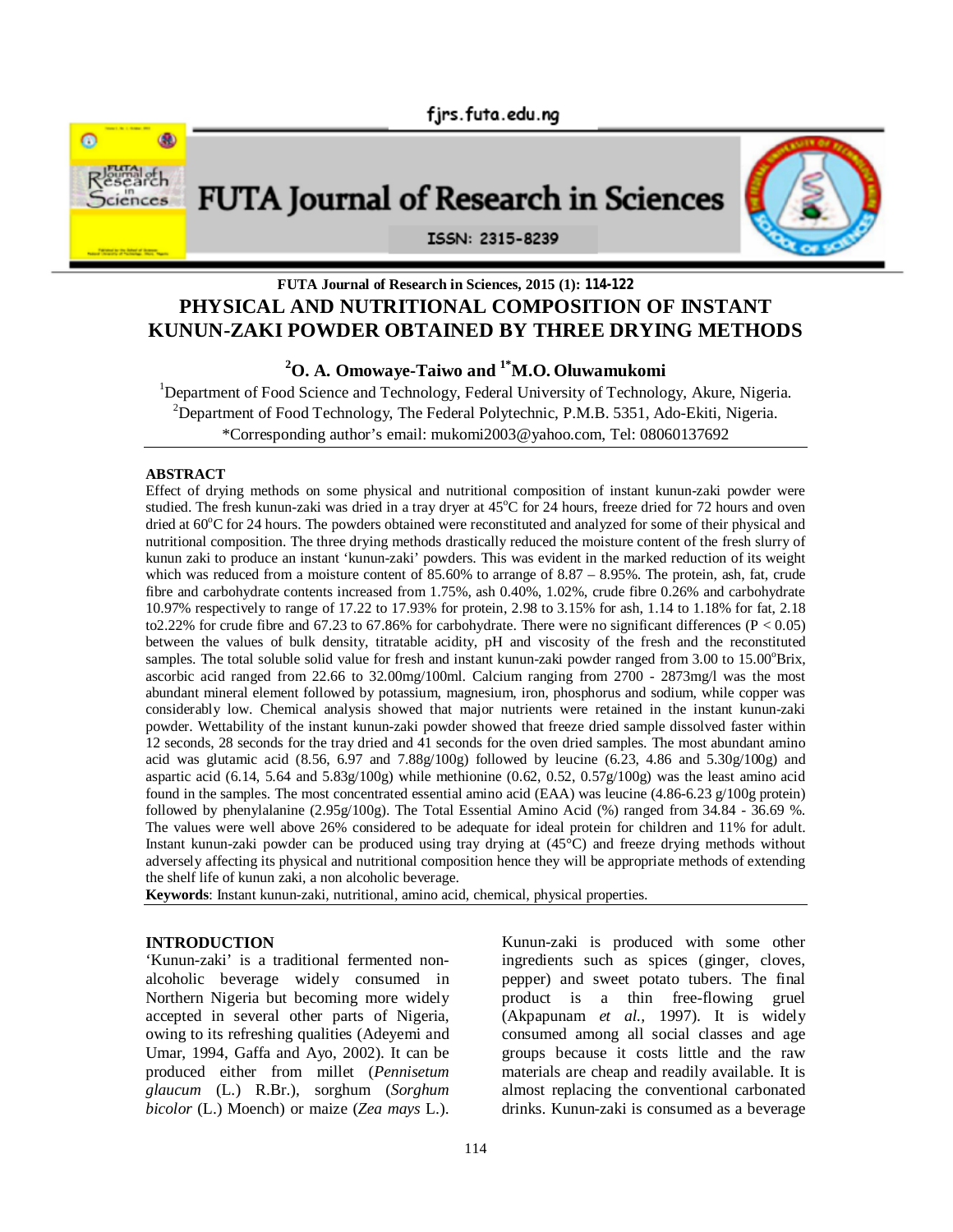with or without addition of sugar as a sweetener. The whole process lasts about 24 h. The nutrient content and microbiological quality of this product had been reported (Gaffa *et al*., 2002b; Onuorah *et al*., 1987b). The consumption rate of the beverage has also been studied (Gaffa *et al*., 2002a). The gross chemical composition of Kunun-zaki is 87.85- 89% moisture content, 9.84-12% carbohydrate, 1.56-3% protein, 0.10-0.30% fat and 0.61-0.75% ash (Adeyemi and Umar, 1994; Badifu *et al*., 1998) indicating that the drink is low in protein. Studies by some workers show that kunun-zaki is rich in carbohydrate, vitamin and minerals but low in protein (Ayo and Okaka, 1998).

The problem associated with the drink is its short shelf life due to autolysis (enzymatic factor as well as microbial action) such as that of yeast and mould (Gaffa *et al*., 2002b). This short shelf life has been the limitation or problem which necessitated the various investigations into how its shelf life could be increased. Adejuyitan *et al.* (2007) evaluated the quality characteristics of kunun produced<br>from dry-milled sorghum. Gaffa (2000) from dry-milled sorghum. studied the improvement on traditional kunun production and its storage stability. Aderinola and Oluwamukomi (2014) studied the use of sodium benzoate, and pasteurization in increasing the shelf life of *kunun-zaki*  supplemented with groundnut. The use of bacteriocin-producing Lactobacillus has also been employed to extend the shelf-life of Kunun by about 10 days. Inyang and Dabor (1997) tried to extend the shelf life of kunun zaki by two week using pasteurization. Dehydrating the kunun was viewed as a way of extending the shelf life for a longer period. Chavez *et al*. (1989) tried to study the effect of drum drying, they reported that drum drying led to the destruction of heat-sensitive nutrients in kunun. Obanewo and Zidon (2003) produced and evaluated powdered kunun-zaki using the fluidized bed dryer at  $50^{\circ}$ C for 10 hrs. Hence, the objective of this work was to study the comparative effects of three drying methods: tray drying (at 45°C), freeze drying (at  $0^\circ$ ) and hot air oven drying (at  $60^\circ$ C) on the physical and nutritional qualities of the instant kunun-zaki powder.

## **MATERIALS AND METHODS**

The millet (*Pennisetum glaucum* (L.) R. Br.), sorghum (*Sorghum bicolor* (L.) Moench*),* red pepper (*Capsicum anuum* L), black pepper (*Piper nigrum*), sweet potatoes (*Ipomoea batatas* (L.) Lam.), ginger (*Zingiber officinale* Roscoe), cloves (*Syzygium aromaticum* (L.) Merr.), and granulated sugar were purchased from a local market in Ado Ekiti, Ekiti State, Nigeria.

#### **Production of Instant kunun-zaki**

Kunun-zaki slurry was produced as described by Akoma *et al*. (2002b) using millet and sorghum. The process involved cleaning and steeping in 1000 ml tap water  $(1:2, w/v)$  for 24 h at 30-32°C. The water was then decanted off and the grains (500 g) washed with more tap water before wet milling with addition of spices (mixture of cloves, ginger and black pepper) plus 1000ml tap water and wet milled to form a wet paste.. The paste was divided into two unequal portions  $(1:3, v/v)$ . The larger part (3/4) was gelatinized (by addition of hot water), cooled to 40°C and added to the ungelatinized portion to form kunnu zaki slurry. This slurry was stirred vigorously for about 2 min and then allowed to stand and ferment for 8-12 hours. The fermented kununzaki was sieved through 350 µm diameter mesh and sweetened (addition of granulated sugar).The Kunun zaki slurry was divided into three protions and dried using three method of drying: vis; tray drying (at 45°C), freeze drying  $(0^{\circ})$  and hot air oven drying (at  $60^{\circ}$ C). The dried samples were milled into fine particles using Malex blender. The milled powder was packaged in high density polythene nylon and stored in refrigerator until further analysis. Fresh Kunun-zaki slurry produced with the same method was used as a control.

#### **Chemical Analysis**

The proximate composition of the kunun-zaki was determined according to the standard method of AOAC (2005). The protein content was determined by micro Kjeldahl method described by Kirk and Sawyer (1991). Carbohydrate was estimated as difference of the percentage of moisture, protein, fat, crude fibre and ash from 100. The bulk density of the Kunun was determined by the method of Ige *et al*. (1984), the Wettability by the method of Armstrong *et al*. (1979) and the specific gravity by the use of the picnometerspecific gravity bottle. The pH was measured with pH meter (Model 7020 Electronic Ltd, England) after standardization with pH 4 and 9 buffers (BDH, England), titratable acidity was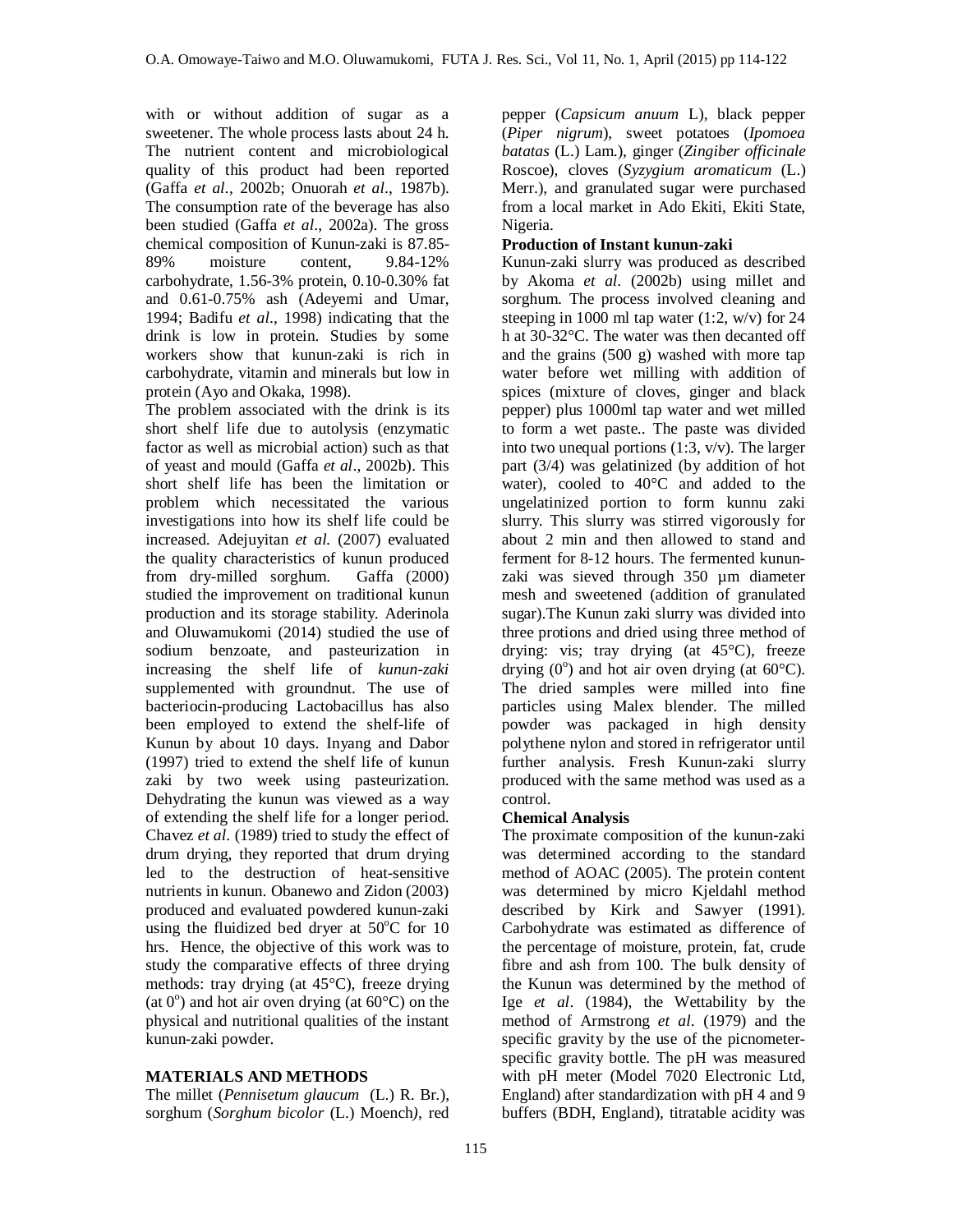determined according to the procedure of Pearson (1976) and total soluble solid was measured using refractometer and the result expressed as degree  $(^0\text{Brix})$ . The reconstitution Index was determined by the method of Banigo and Akpapunam (1987) and the viscosity was determined using rotational viscometer (NDJ-1A Rotational viscometer, Shangai, China). The sodium and potassium were determined using a flame photometer as described by AOAC (2005). Phosphorus was determined using phosphovanandate. Calcium, iron, copper, magnesium and zinc of the instant kunun-zaki powdered samples were determined using an automated atomic absorption spectrophotometer (Perkin-Elmer, Model 2380). The samples and standard solutions were prepared according to the procedures of the AOAC (2005).

#### **Amino Acid Determination**

The amino acid profile of the instant kununzaki powder, their protein fractions and protein isolates was determined using the Ion Exchange Chromatography (IEC). The sample was defatted, hydrolysed and evaporated in a rotatory evaporator and then injected into the Technicon sequential multisample Amino Acid Analyzer (TSM) Model DNA 0209.

## **Statistical Analysis**

Means and standard errors of the mean (SEM) of replicate scores were determined and subjected to analysis of variance (ANOVA) using the Statistical Package for Social Statistics (SPSS version 17). Means were separated using the Duncan's New Multiple Range (DNMR) Test (Steel *et al.,* 1997).

## **RESULTS**

Table 1 shows the proximate composition of fresh and instant kunun-zaki powders (oven dried, freeze dried and tray dried samples). The value for the moisture content were 85.60%, 8.95%, 8.92%, and 8.87% for freshly prepared kunun-zaki, tray dried , oven dried and freeze dried samples respectively. The moisture content of the freshly prepared kunun-zaki was high compared to instant kunun-zaki powders (oven dried, freeze dried and tray dried samples). The protein content ranged from 1.75% to 17.22%, ash content ranged from 0.40% to 3.15%, crude fibre ranged from 0.26% to 2.22% and fat content ranged from 1.02% to 1.18%, the values for the fresh kunun-zaki were significant low than the values obtained for the instant kunun-zaki

powders and there were significant difference at  $p \leq 0.05$  in the values obtained for the protein, ash, fat and the crude fibre of the instant kunun-zaki powders. The percentage carbohydrate for instant kunun-zaki powders (tray dried, oven dried and freeze dried) ranged from 67.23% to 67.86%, these values were significant high compared to fresh kunun-zaki which was 10.97%. The values for the carbohydrate of the instant kunun-zaki powders were significant difference at  $p <$ 0.05 from each other. The ascorbic acid of the fresh kunun–zaki sample (32.00 mg/100ml) was higher than the instant kunun–zaki powders; this could be due to loss of vitamin C during drying. There were significant differences at  $p < 0.05$  between the ascorbic acid of the samples except oven dried and freeze dried samples where there were no differences. There were no significant difference ( $P > 0.05$ ) between the values of titratable acidity and pH of the dried samples. There was also no variation  $(P > 0.05)$  in the titratable acidity and pH of the dried samples. The pH of the samples ranged from 3.30 to 3.90, the pH of the fresh kunun–zaki sample was slightly lower than that of the instant kunun–zaki.

Table 2 shows the physical properties of fresh and instant Kunun-zaki powders (tray dried, oven dried and freeze dried). There were no significant differences ( $p > 0.05$ ) between the values of bulk density, specific gravity, viscosity and total soluble solids for products obtained by the three drying methods. There were no significant differences ( $P > 0.05$ ) in the values of bulk density among the dried samples which ranged from  $0.60 - 0.72$ g/cm<sup>3</sup>. There was also no significant differences ( $P >$ 0.05) between the values of viscosity of the reconstituted kunun zaki and the freshly prepared kunun zaki ranging between 0.30 - 0.50 cp. The total soluble solid of the fresh Kunun–zaki  $(5.00<sup>o</sup>Brix)$  was significantly difference from the instant kunun–zaki powders  $(3 - 4)$  <sup>o</sup>Brix) but the differences among the values for the dried samples were not significant. Using any of the drying methods did not significantly affect the total soluble solids, bulk densities and the viscosities of the dried product. However, there were significant differences ( $P < 0.05$ ) in the values obtained for wettability and reconstitution indices of the three instant kunun–zaki samples. The oven dried sample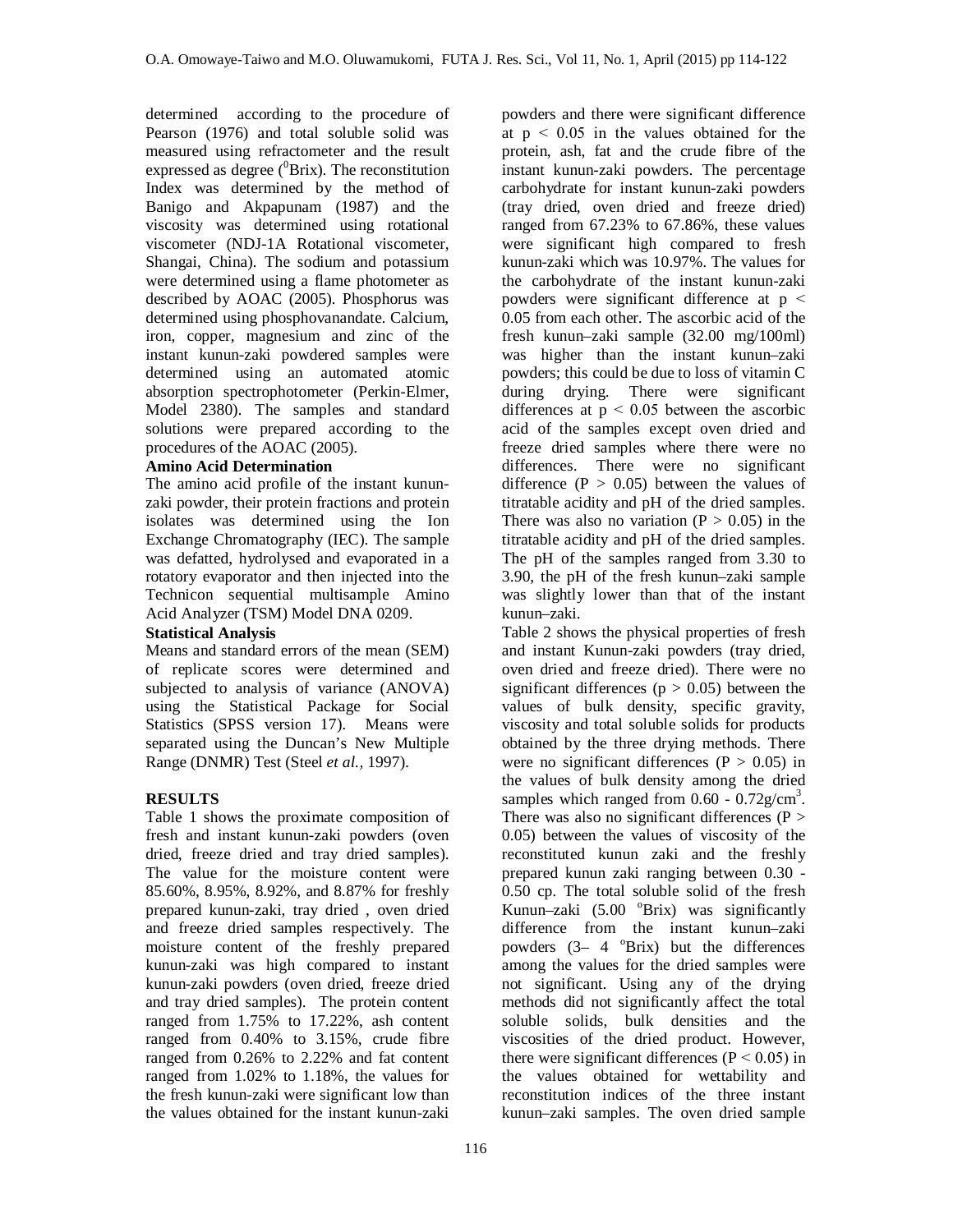(41 seconds) took longer time before it could dissolve followed by the tray dried sample (28 seconds), while the freeze dried sample (12seconds) took a shorter time. The reconstitution indices of the dried products in warm and cold water differ significantly by the method of drying used. The time taken for the

reconstitution in warm water (5, 7 and 4 seconds for tray dried, oven dried and freeze dried samples) respectively was shorter than in cold water (12, 14 and 11 seconds) respectively. The type of drying used will have<br>significant different effects on the significant different effects on the reconstitution index of the dried sample.

|  | Table 1: Chemical composition of fresh and dried Kunun zaki samples |  |  |  |
|--|---------------------------------------------------------------------|--|--|--|
|  |                                                                     |  |  |  |

|                                                                                                                                              |                              | Samples                       |                               |                               |  |
|----------------------------------------------------------------------------------------------------------------------------------------------|------------------------------|-------------------------------|-------------------------------|-------------------------------|--|
|                                                                                                                                              | <b>Freshly produced</b>      | <b>Tray dried</b>             | Oven dried                    | <b>Freeze dried</b>           |  |
| Protein $(\frac{6}{6})$                                                                                                                      | $1.75 \pm 0.00$ <sup>d</sup> | $17.22 \pm 0.02^a$            | $17.09 \pm 0.01^{\circ}$      | $17.93 \pm 0.01^{\circ}$      |  |
| Ash content $(\% )$                                                                                                                          | $0.40 \pm 0.00$ <sup>d</sup> | $3.15 \pm 0.01^b$             | $3.21 \pm 0.01^a$             | $2.98 \pm 0.01$ <sup>c</sup>  |  |
| Fat content $(\% )$                                                                                                                          | $1.02 \pm 0.03^a$            | $1.16 \pm 0.01 b^c$           | $1.14 \pm 0.01$ <sup>c</sup>  | $1.18 \pm 0.01^b$             |  |
| Crude fibre $(\% )$                                                                                                                          | $0.26 \pm 0.00^{\rm d}$      | $2.22 \pm 0.03^{\text{a}}$    | $2.17 \pm 0.01^b$             | $2.18 \pm 0.01^b$             |  |
| Carbohydrate (%)                                                                                                                             | $10.97 \pm 0.00^{\circ}$     | $67.23 \pm 0.02$ <sup>c</sup> | $67.47 \pm 0.04^{\circ}$      | $67.86 \pm 0.01^a$            |  |
| <b>Moisture content</b>                                                                                                                      | $85.60 \pm 0.02^{\text{a}}$  | $8.95 \pm 0.01^b$             | $8.92 \pm 0.01$ <sup>c</sup>  | $8.87 \pm 0.02$ <sup>d</sup>  |  |
| (%)                                                                                                                                          |                              |                               |                               |                               |  |
| pН                                                                                                                                           | $3.30 \pm 0.00^a$            | $3.80 \pm 0.00^a$             | $3.90 \pm 0.00^a$             | $3.80 \pm 0.00^a$             |  |
| Titratable acidity (%                                                                                                                        | $0.85 \pm 0.02^a$            | $0.76 \pm 0.01$ <sup>a</sup>  | $0.73 \pm 0.01^a$             | $0.74 \pm 0.02^a$             |  |
| Lactic acid)                                                                                                                                 |                              |                               |                               |                               |  |
| <b>Ascorbic Acid</b>                                                                                                                         | $32.00 \pm 0.10^a$           | $26.00 \pm 0.20^b$            | $22.66 \pm 0.31$ <sup>c</sup> | $22.66 \pm 0.15$ <sup>c</sup> |  |
| (mg/100ml)                                                                                                                                   |                              |                               |                               |                               |  |
| $\frac{ab \cdot \text{Mense}}{ab \cdot \text{Mense}}$ along the same row with different superscript are significantly different $(D < 0.05)$ |                              |                               |                               |                               |  |

:Means along the same row with different superscript are significantly different ( $P < 0.05$ ). **Table 2: Physical properties of Kunun zaki**

|                              | <b>Samples</b>           |                    |                                                                                                                                                                                                                                                                                                                                    |                               |
|------------------------------|--------------------------|--------------------|------------------------------------------------------------------------------------------------------------------------------------------------------------------------------------------------------------------------------------------------------------------------------------------------------------------------------------|-------------------------------|
|                              | <b>Freshly produced</b>  | <b>Tray dried</b>  | Oven dried                                                                                                                                                                                                                                                                                                                         | <b>Freeze dried</b>           |
| Bulk Density $(g/cm^3)$      |                          | $0.72 \pm 0.00^a$  | $0.65 \pm 0.00^a$                                                                                                                                                                                                                                                                                                                  | $0.60 \pm 0.00^a$             |
| <b>Specific gravity</b>      | $1.06 \pm 0.01^a$        | $1.02 \pm 0.00^b$  | $1.03 \pm 0.01^b$                                                                                                                                                                                                                                                                                                                  | $1.02 \pm 0.00^b$             |
| <b>Wettability (seconds)</b> | $\overline{\phantom{0}}$ | $28 \pm 0.08^b$    | $41 \pm 0.05^{\text{a}}$                                                                                                                                                                                                                                                                                                           | $12 \pm 0.08$ <sup>c</sup>    |
| <b>Viscosity (cp)</b>        | $0.50 \pm 0.00^a$        | $0.40 \pm 0.00^a$  | $0.40 \pm 0.00^a$                                                                                                                                                                                                                                                                                                                  | $0.30 \pm 0.00^a$             |
| Total soluble solid ('Brix)  | $5.00 \pm 0.00^a$        | $4.00 \pm 0.00^b$  | $3.00 \pm 0.00^b$                                                                                                                                                                                                                                                                                                                  | $4.00 \pm 0.00^b$             |
| <b>Reconstitution Index:</b> |                          |                    |                                                                                                                                                                                                                                                                                                                                    |                               |
| Cold water (seconds)         | ٠                        | $12.00 \pm 0.03^b$ | $14.00 \pm 0.01^{\text{a}}$                                                                                                                                                                                                                                                                                                        | $11.00 \pm 0.02$ <sup>c</sup> |
| <b>Warm water (seconds)</b>  | $\overline{\phantom{a}}$ | $5.00 \pm 0.01^b$  | $7.00 \pm 0.01$ <sup>a</sup>                                                                                                                                                                                                                                                                                                       | $4.00 \pm 0.01$ <sup>c</sup>  |
| $a.b \cdot r$ $1$ $1$        | $1.1 - 11.00$            | $\cdot$ $\sim$     | $\mathbf{1}$ $\mathbf{1}$ $\mathbf{1}$ $\mathbf{1}$ $\mathbf{1}$ $\mathbf{1}$ $\mathbf{1}$ $\mathbf{1}$ $\mathbf{1}$ $\mathbf{1}$ $\mathbf{1}$ $\mathbf{1}$ $\mathbf{1}$ $\mathbf{1}$ $\mathbf{1}$ $\mathbf{1}$ $\mathbf{1}$ $\mathbf{1}$ $\mathbf{1}$ $\mathbf{1}$ $\mathbf{1}$ $\mathbf{1}$ $\mathbf{1}$ $\mathbf{1}$ $\mathbf{$ | $\sqrt{D}$ $\sqrt{D}$         |

<sup>a,b</sup> Means along the same row with different superscript are significantly different ( $P < 0.05$ ). **Table 3: Mineral composition of Kunun-zaki**

|                        | Samples (mg/100ml)            |                                |                                |  |
|------------------------|-------------------------------|--------------------------------|--------------------------------|--|
| <b>Mineral content</b> | <b>Tray dried</b>             | Oven dried                     | <b>Freeze dried</b>            |  |
| Sodium                 | $17.30 \pm 0.57$ <sup>a</sup> | $17.67 \pm 0.58^{\rm b}$       | $21.33 \pm 0.58^a$             |  |
| <b>Potassium</b>       | $144.92 \pm 1.13^b$           | $212.70 \pm 1.00^a$            | $115.92 \pm 0.76$ <sup>c</sup> |  |
| <b>Phosphorus</b>      | $21.60 \pm 0.60^a$            | $15.20 \pm 0.20^b$             | $14.80 \pm 0.20^b$             |  |
| <b>Iron</b>            | $89.00 \pm 0.49^{\text{a}}$   | $92.30 \pm 0.42^a$             | $72.33 \pm 0.42^b$             |  |
| Copper                 | $1.65 \pm 0.02^a$             | $0.87 \pm 0.02^b$              | $0.58 \pm 0.02$ <sup>c</sup>   |  |
| <b>Magnesium</b>       | $126.67 \pm 0.58^{\rm b}$     | $139.67 \pm 0.58$ <sup>a</sup> | $108.00 \pm 0.01$ <sup>c</sup> |  |
| Calcium                | $273.00 \pm 0.50^b$           | $270.00 \pm 0.17$ °            | $287.30 \pm 0.22^a$            |  |
| Na/K ratio             | 0.12                          | 0.08                           | 0.32                           |  |
| Ca/P ratio             | 12.64                         | 17.76                          | 19.41                          |  |

<sup>a,b</sup> :Means along the same row with different superscript are significantly different ( $P < 0.05$ ).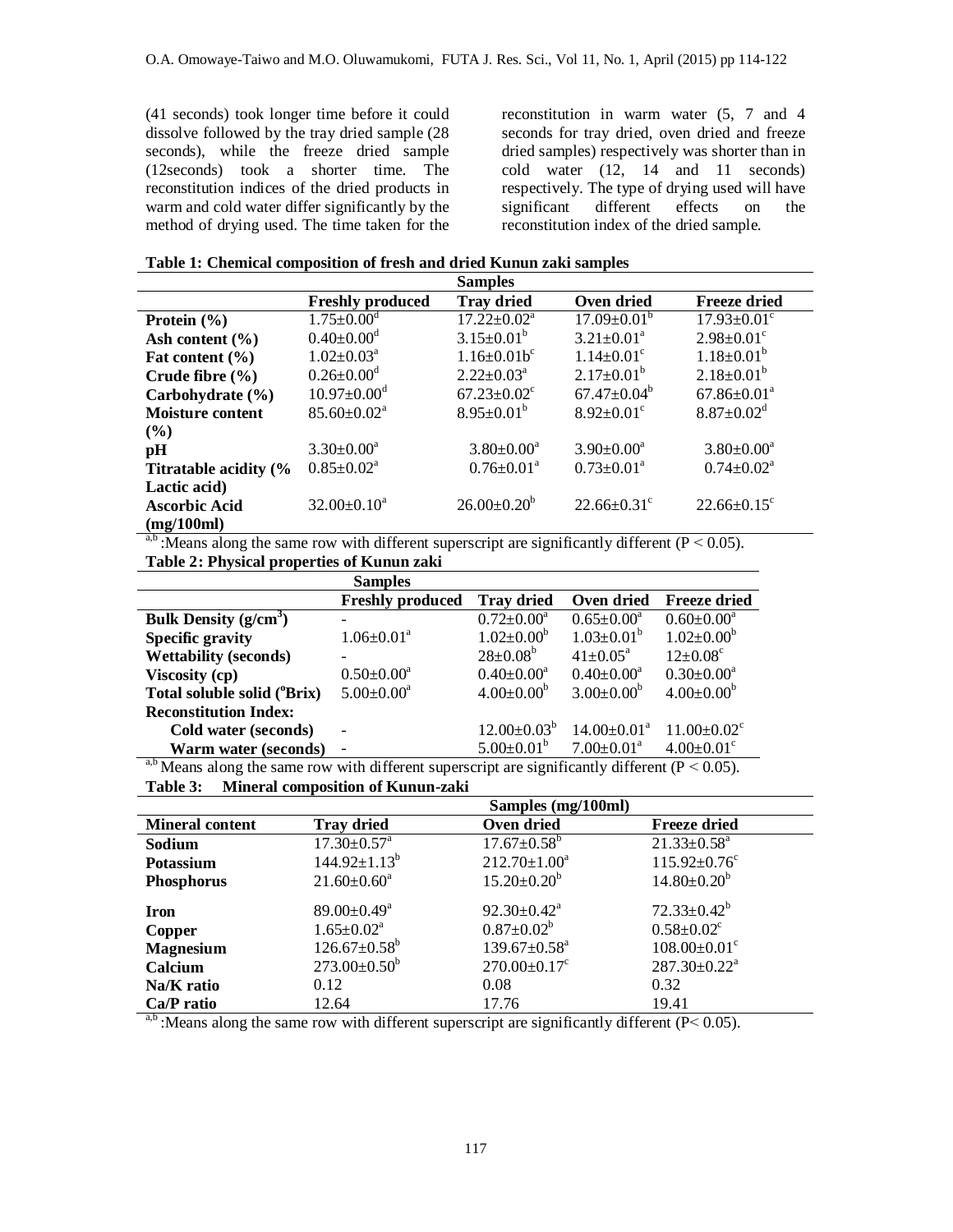| <b>Amino Acid</b>    | <b>Tray dried</b>            | Oven dried                   | <b>Freeze dried</b>          | <b>FAO/WHO</b>           |
|----------------------|------------------------------|------------------------------|------------------------------|--------------------------|
| <b>Histidine</b>     | $2.77 \pm 0.02^a$            | $2.21 \pm 0.01$ <sup>c</sup> | $2.33 \pm 0.02^b$            | $\blacksquare$           |
| <b>Arginine</b>      | $4.14 \pm 0.03^a$            | $3.88 \pm 0.27^b$            | $3.88 \pm 0.38^b$            |                          |
| <b>Aspartic Acid</b> | $6.14 \pm 0.04$ <sup>a</sup> | $5.64 \pm 0.03$ <sup>c</sup> | $5.83 \pm 0.03^b$            |                          |
| <b>Serine</b>        | $2.11 \pm 0.01^a$            | $2.22 \pm 0.02^a$            | $2.01 \pm 0.01^b$            |                          |
| <b>Glutamic Acid</b> | $8.56 \pm 0.11^a$            | $6.97 \pm 0.02$ <sup>c</sup> | $7.88 \pm 0.15^b$            |                          |
| <b>Proline</b>       | $1.32 \pm 0.02$ <sup>c</sup> | $1.63 \pm 0.03^b$            | $2.21 \pm 0.01^a$            |                          |
| Glycine              | $1.82 \pm 0.1^b$             | $1.68 \pm 0.01$ <sup>c</sup> | $2.21 \pm 0.03^a$            |                          |
| <b>Alanine</b>       | $2.66 \pm 0.05^a$            | $2.05 \pm 0.03$ <sup>c</sup> | $2.43 \pm 0.02^b$            | $\overline{\phantom{a}}$ |
| <b>Cystine</b>       | $0.86 \pm 0.02^a$            | $0.53 \pm 0.02$ <sup>c</sup> | $0.73 \pm 0.02^b$            | 2.00                     |
| Lysine*              | $2.27 \pm 0.03^b$            | $2.32 \pm 0.01^a$            | $2.11 \pm 0.01$ <sup>c</sup> | 4.20                     |
| Threonine*           | $2.82 \pm 0.01^a$            | $1.82 \pm 0.01$ <sup>c</sup> | $2.54 \pm 0.01^b$            | 2.80                     |
| Valine*              | $2.20 \pm 0.10^b$            | $1.97 \pm 0.02$ <sup>c</sup> | $2.37 \pm 0.06^a$            | 4.20                     |
| Methionine*          | $0.62 \pm 0.02^a$            | $0.52 \pm 0.01$ <sup>c</sup> | $0.57 \pm 0.02^b$            | 2.20                     |
| Isoleucine*          | $1.71 \pm 0.01^a$            | $1.46 \pm 0.04$ <sup>c</sup> | $1.52 \pm 0.02^b$            | 4.20                     |
| Leucine*             | $6.23 \pm 0.03^a$            | $4.86 \pm 0.03$ <sup>c</sup> | $5.30 \pm 0.11^b$            | 4.80                     |
| <b>Tyrosine</b>      | $2.06 \pm 0.04^b$            | $1.82 \pm 0.01$ <sup>c</sup> | $2.22 \pm 0.01^a$            |                          |
| Phenylalanine*       | $2.95 \pm 0.02^a$            | $2.36 \pm 0.03$ <sup>c</sup> | $2.61 \pm 0.12^b$            | 2.80                     |
| TEAA (%)<br>TSAA     | 36.69<br>1.48                | 34.84<br>1.05                | 35.04<br>1.37                |                          |

**Table 4: Amino Acid Composition of Instant Kunun Produced (g/100g protein).**

<sup>a,b</sup> :Means along the same row with different superscript are significantly different ( $P < 0.05$ ).

\* Essential Amino Acids

TEAA – Total Essential Amino Acid

TSAA – Total Sulphur Amino Acid

Table 3 shows the result of mineral composition of the instant kunun–zaki powders (tray dried, oven dried and freeze dried). There were significant differences ( $p <$ 0.05) in the mineral contents between the tray, oven and freeze dried samples. Freeze dried sample has the highest values for sodium (21.33 mg/100g) and calcium (287.30 mg/100g), while oven dried sample was high in potassium (212.70 mg/100g), iron (92.30 mg/100g) and magnesium (139.67 mg/100g) and tray dried sample was highest in phosphorus (21.60 mg/100g) and copper (1.65 mg/100g). The most abundant element in the three samples was calcium (270.00 - 287.30 mg/100g), followed by potassium (115.92 – 212.70 mg/100g) and the least element was copper (0.58 – 1.65 mg/100g). Table 4 presents the amino acid composition of instant

118

kunun - zaki produced by oven, tray and freeze drying methods. The daily intake of essential amino acids suggested by the Food and Agriculture Organization (FAO) and World Health Organization (WHO) was also tabulated alongside for comparison. The most abundant amino acid was glutamic acid (8.56, 6.97 and 7.88 g/100g) for oven, tray and freeze dried samples respectively followed by leucine (6.23, 4.86 and 5.30 g/100g ) and aspartic acid  $(6.14, 5.64 \text{ and } 5.83 \text{ g}/100 \text{ g})$ while methionine (0.62, 0.52, 0.57 g/100g) was the least amino acid found in the samples. The most concentrated essential amino acid (EAA) in the instant kunun-zaki powders was leucine (6.23g/100 g/100g) followed by phenylalanine (2.95g/100 g/100g). Among the essential amino acids, lysine, valine, cystine and methionine were extremely low when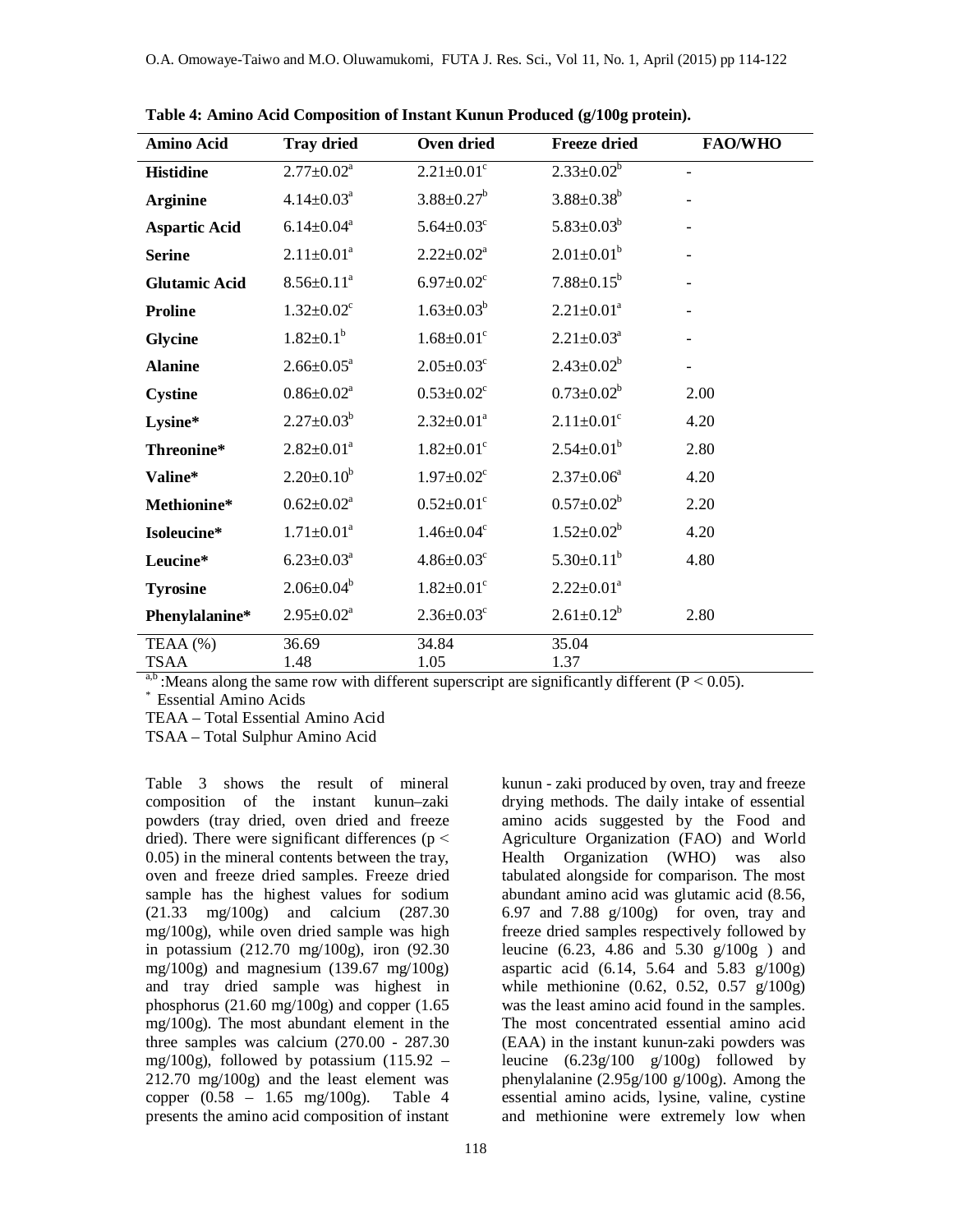compared with the FAO/WHO reference proteins values. The % Essential Amino Acid in the sample were 36.69%, 34.84% and 35.04% for oven dried, tray dried and freeze dried samples respectively. The amino acid contents of the tray dried sample were consistently higher than the oven dried and the freeze dried samples.

## **DISCUSSION**

'Kunun-zaki' is a lactic acid bacterial fermented non-alcoholic cereal beverage with limited shelf-life. The high moisture content (88 - 92%) of the product (Akoma *et al*., 2002) and the poor sanitary practices associated with its production (Elmahmood and Doughari, 2007) could account for its short shelf-life (24 – 48 h) which has been a source of concern to its manufacturers and consumers (Efiuvwevwere and Akoma, 1997). Drying by the three methods had drastically reduced the moisture contents of the instant 'kunun-zaki' powders produced in this study and this was evident in the marked reduction of its weight. This is similar to the observation of Nkama *et al*. (2010) for freeze dried kunun zaki. The proximate composition of fresh and instant kunun-zaki powder revealed that protein content of the dried samples, were high compared to the fresh sample, the protein was more concentrated in the dried sample. The ash, fat and crude fibre content also followed the same trend with the protein. The carbohydrate content was low in fresh sample which may be as a result of the high moisture content in the fresh sample. The results obtained followed the same trend with the result obtained by Nkama *et al*., (2010). The protein content in the fresh and instant kununzaki samples were comparable with the result obtained by Nkama *et al*.(2010) but higher than those reported by Obadina *et al*. (2008), Adejuyitan *et al*. (2007) and Gaffa *et al*. (2002b). The values were also similar to those of Oluwajoba *et al*. (2013) that ranged between 13.97 and 18.54 % for kunun zaki made from germinated and un-germinated composite cereal grains. There was an increase in ash content of the instant kunun-zaki. There was a significant difference in the value obtained for the ash content of instant kununzaki and fresh sample. The oven dried kununzaki had the highest value followed by tray

dried, freeze dried sample and fresh sample has the least value. This agreed with the observation of Obadina *et al*. (2008) and Gaffa *et al*. (2002b) but low compared to the result obtained by Nkama *et al*. (2010). The fat content of the fresh sample and those of the instant kunun-zaki powder were significantly different ( $p < 0.05$ ) but the values were low compared to the result obtained by Nkama *et al*. (2010). Drying increased the percentage crude fibre of the sample with tray dried samples having the highest value of 2.22% followed by freeze dried and oven dried samples. Dehulling and milling of grains had been shown to reduce the crude fibre content of the food product (Adeyemi, 1983). The significant increase in the carbohydrate content of the instant kunun-zaki by drying must have been due to the drying of the products. The freeze dried kunun-zaki powder had the highest value followed by oven dried sample and then tray dried sample, while the least was the fresh sample. Drying makes the nutrient in the instant kunun-zaki powders to be more concentrated. There were no significant difference ( $p > 0.05$ ) between the values obtained for titratable acidity and the pH. The pH of the fresh sample was lower than that of the instant kunun-zaki powders while there was no significant difference in the values for tray dried, oven dried and freeze dried sample which were 3.80, 3.90 and 3.80 respectively. The acidity of the fresh and instant kunun-zaki beverage was as a result of lactic acid production during fermentation (Ashiru *et al*., 2003). They suggested that the lower pH in fresh sample could be due to the decomposition of fermentable substrates and sugars by microorganisms especially *Lactobacillus* species which fermented the carbohydrates to produce energy and principally lactic acid and high moisture content which was responsible for the activity of microorganisms. The higher pH values in the instant kunun-zaki powder could have been due to the concentration of hydrogen ions in the dried kunun–zaki as a result of loss of volatile acids during drying. These observations were similar to those of Nkama *et al*. (2010).

There were no significant differences in the values bulk density among the dried samples. There was also no significant difference between the values of viscosity of the reconstituted kunun zaki and the freshly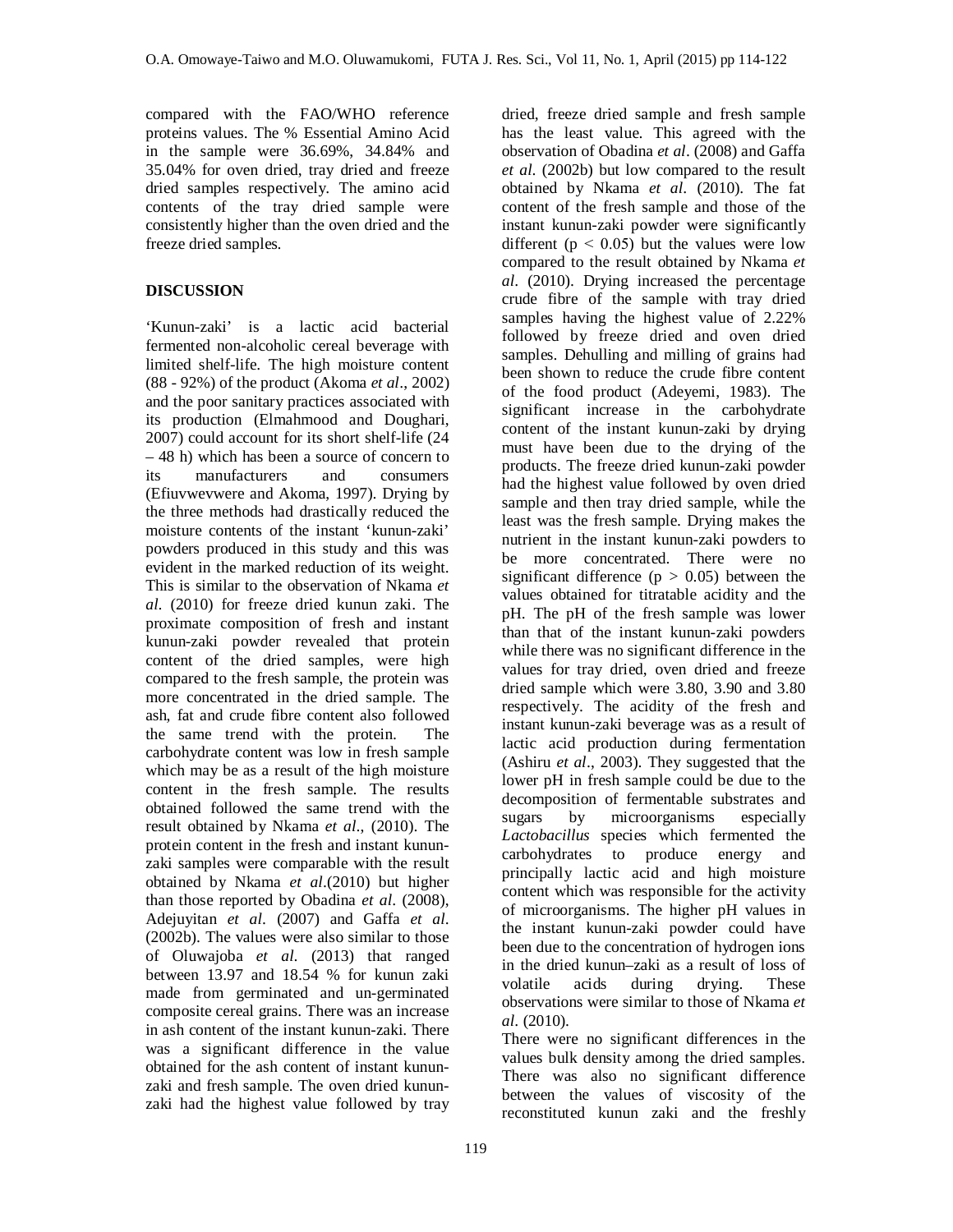prepared kunun zaki. Specific gravity in the fresh sample was higher and differ significantly from the instant kunun-zaki powders. Oven dried sample was significantly different from tray dried and freeze dried sample. Wettability of the instant kunun-zaki powder shows that freeze dried sample got wet faster, within 12 seconds followed by tray dried (28 seconds) and oven dried samples (41 seconds). This shows that freeze dried sample will dissolve faster than the other two samples. The viscosity of the fresh and the reconstituted kunun-zaki powder were not significantly different from each other  $(p > 0.05)$ . The ascorbic acid of the fresh sample (32.00mg/ 100ml) was significantly different  $(P < 0.05)$ from the instant kunun-zaki powder, this could be due to the loss of vitamin C during drying. Tray dried sample differ significantly ( $p <$ 0.05) from oven and freeze dried samples while there was no significant difference between oven dried and freeze dried samples  $(P > 0.05)$ . This could be as a result of more vitamin C being lost during the drying in the hot air oven. The total soluble solids in the fresh sample was higher than the instant kunun-zaki powder while there were no significant differences ( $p > 0.05$ ) in the values obtained for the tray dried, oven dried and freeze dried samples. The total soluble solid of the fresh Kunun–zaki  $(5.00 \text{°Brix})$  was significantly different from the instant kunun– zaki powders  $(3 - 4)$ <sup>o</sup>Brix) which may be due to the water added for the reconstitution, however individual preferences usually determines the amount of water desirable. The time taken for the reconstitution in warm water was shorter than in cold water. This is in agreement with the earlier findings of Adeyemi and Umar (1994). This might be because solubility increases with increase in temperature. Freeze dried sample reconstituted faster, followed by tray dried and the least was the oven dried sample. This might be because solubility increased with increase in temperature. Freeze dried sample dissolved faster both in warm water and cold water followed by tray dried samples while the oven dried sample took the longer time to dissolve. This was consistent with the result of wettability where freeze dried Kunun-zaki had the lowest time to dissolve In water, freezedried products can be rehydrated (reconstituted) much more quickly and easily because the process leaves microscopic pores.

The pores are created by the ice crystals that sublimed, leaving gaps or pores in their place. This agreed with the observations of Obanewo and Zidon (2003) for powdered kunun-zaki using fluidized bed dryer.

Calcium was found to be the most abundant mineral element followed by potassium, magnesium, iron, sodium, and the least is copper. The high value obtained for potassium agreed with the observation of Olaofe *et al*. (1994) who observed that potassium was the most predominant mineral in Nigeria agricultural products. There was no significant difference ( $p$ < 0.05) in the results obtained for calcium for tray dried, oven dried and freeze dried samples. The mineral composition results obtained were comparable with the result obtained by Nkama *et al*. (2010). Phosphorus is always found with calcium in the body, both contributing to the bone formation and supportive structure of the body. Therefore, the presence of phosphorus and calcium in the instant kunun-zaki powder would make it suitable for bone formation for children since the deficiencies in these mineral (phosphorus and calcium) in the body can lead to rickets or abnormal development (Shills and Young, 1992). The amino acid composition of instant kunun-zaki powder produced by oven dried, tray dried and freeze dried revealed that the most abundant amino acid is glutamic acid followed by aspartic acid and leucine. Similar observation has been reported by Gaffa *et al.* (2002b) on four types of kunun-zaki containing different saccharifying agents. This was similar to the findings of Gaffa *et al*. (2002b) that Glutamic acid (4.49-11.66 g/100g) was the most abundant amino acid in the samples while cysteine a similar sulfur amino acid was the least abundant (0.34-1.45 g/100g) in all the samples. The result obtained for the oven dried sample, tray dried sample and freeze dried sample, were high compared to the result obtained for kunun-zaki with malted rice, cadaba farinosa and sweet potatoes while they were low compared to the kunun-zaki with soybean (Gaffa *et al*., 2002b). The oven dried instant kunun-zaki powder, had the higher levels of seven essential amino acids, namely histidine, arginine, threonine, valine, methionine, isoleucine, leucine and phenylalanine. Among the essential amino acids, valine, methionine and isoleucine were generally low compared with the FAO/WHO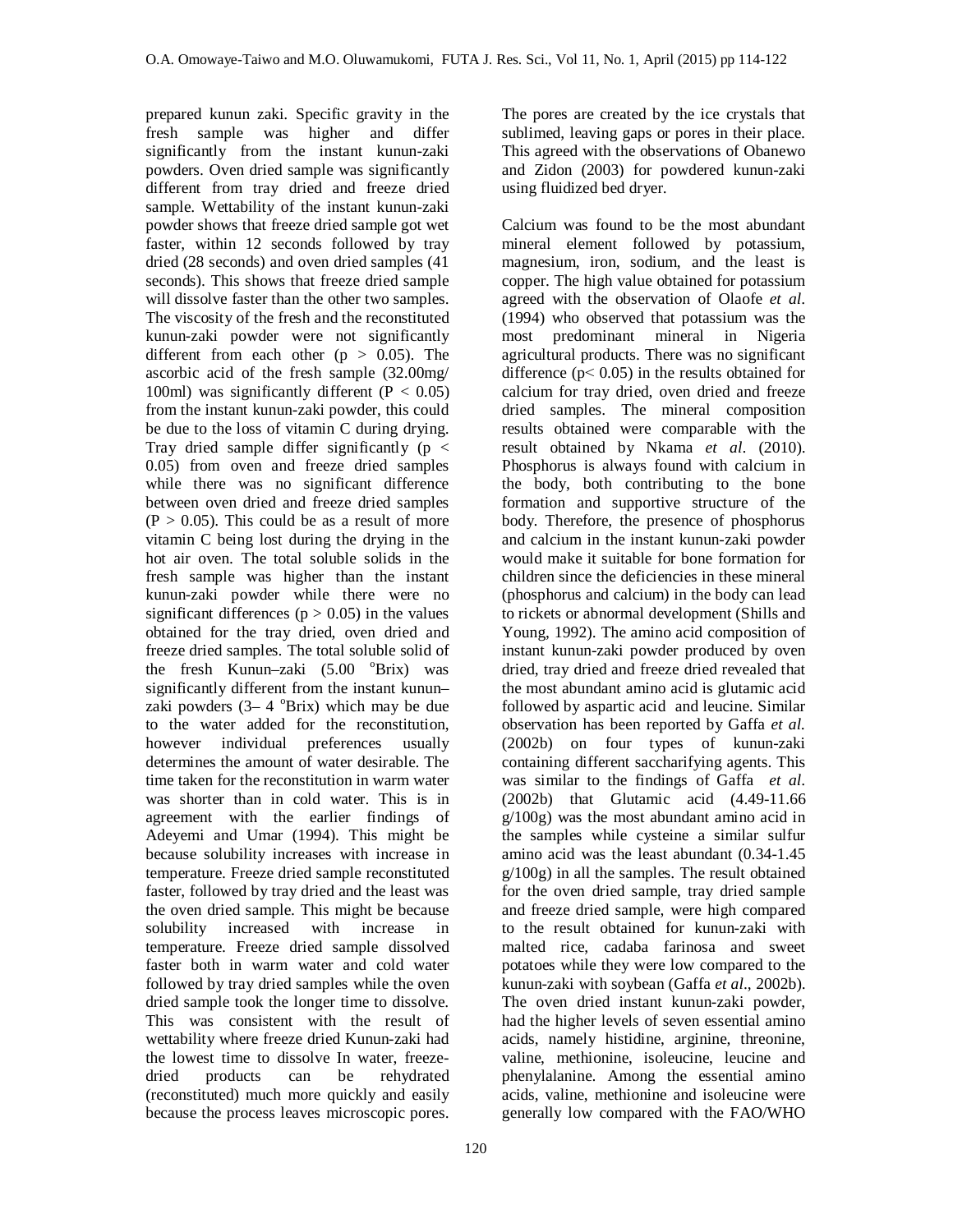references protein values. This finding was also similar to that of Gaffa *et al*. (2002b) where cysteine, valine, isoleucine and methionine occurred in extremely low quantities compared with FAO/WHO reference protein values. The instant kununzaki powder produced using tray drier were consistently lower in essential amino acids than the FAO /WHO reference except for its notably higher leucine content (4.86g/100g). The tray dried kunun zaki was consistently having the highest values of amino acid followed by the freeze dried sample while oven dried sample was having the least values. This was a bit strange since one would have expected the freeze dried product to retain the highest amount of amino acid. The Total Essential Amino Acid (%) in the samples showed that the values were below the 39% considered to be adequate for ideal protein for infants, but were well above 26% considered to be adequate for ideal protein for children and 11% for adults (FAO/WHO/UNN, 1985).

## **CONCLUSION**

This study has shown that instant kunun-zaki powder could be produced successfully using the oven drying method at controlled temperature of 60°C, tray drying method at  $45^{\circ}$ C and freeze drying method (0 $^{\circ}$ C) with similar physiochemical properties. When the instant kunun zaki powder was reconstituted with water, it produced kunun zaki of similar physicochemical properties with those of fresh kunun-zaki. However, tray drying method resulted in kunun zaki of better nutritional content. Instant kunun-zaki powder can therefore be produced using tray drying at (45°C) and freeze drying methods without adversely affecting its physical and nutritional composition hence they will be appropriate methods of extending the shelf life of kunun zaki, a non alcoholic beverage.

## **REFERENCES**

- **Adejuyitan, J.A., Adelakun, O.E., Olaniyan, S.A and Popoola, F.I.** (2007), Evaluating the the quality characteristics of kunun produced from dry-milled sorghum. African Journal of Biotechnology 7 (13): 2244-2247.
- **Aderinola, T. and Oluwamukomi, M. O.** (2014) Effect of storage conditions on the physicochemical and sensory properties of *kunun-zaki* supplemented with groundnut.

Journal of Microbiology, Biotechnology and Food Science 3(5):426-431

- **Adeyemi, A.I. and Umar, S** (1994), Effect of method of manufacture on quality characteristics of kunun-zaki's millet based beverage. Nigeria Food Journal 12: 34-41
- **Adeyemi, I.A,** (1983). Dry milling of sorghum for ogi manufacture Journal of Cereals Science 1: 221-226
- **Akoma, O., Onuoha, S. A., Ajiboye, M. O., Akoma, A. O and Alawoki, A. M.** (2002). The nutritional and sensory quality characteristics of kunun-zaki produced with the addition of hydrolytic enzymes from malted rice (*Oryza sativa*). African Journal of Food Technology 7(11): 24-26.
- **Akpapunam, M. A., Badifu, G.O. and Maduaguru, P.E.** (1997). Assessment of production practices and evaluation of product characteristics of kunun-zaki produced in makurdi metropolis, paper presented at NIFST Annual Conference, Uyo, Nigeria.
- **AOAC** (2005) Association of official Analytical Chemists. Official Methods of Analysis  $20<sup>th</sup>$  Edition. Washington D.C.
- **Armstrong, B.I., Sternly, D. W and Maurice, T.J.** (1979). In: Functionality of Protein Structure. Akwa Pour-ElAcs symposium Series 92.
- **Ashiru, A.W., Olaleye, O.O. and Egbenni, P.O**. (2003). Occurrence of pathogenic organisms in kunun drink sold within Lagos Metropolis. Proceeding of the  $27<sup>th</sup>$  Annual NIFST Conference. Pp 84.
- **Ayo, J.A and Okaka, J.C** (1998). Interaction effect of *Cadaba farinosa* extract and pH levels on some physicochemical properties of kunun-zaki. Proceedings of the 22nd Annual NIFST Conference. 23rd –  $26<sup>th</sup>$  November, Abeokuta. Nigeria, pp. 31-33.
- **Badifu, G.I.O., Anounye, J.C and Inyang, C.U.,** (1998), Development and stability of spiced soy millet flour for the preparation of soy-kunun-zaki. A non-alcoholic beverage. Journal of Applied Science and Management 2: 93-97.
- **Banigo, E. B and Akpapunam, M.A.** (1987). Physicochemical and nutritional evaluation of protein enriched fermented maize flour. Nigerian Food Journal 5:30-36.
- **Chaven, J.K., Kadam, S.S. and Beuchat**, **L.R.** (1989). Nutritional improvement of